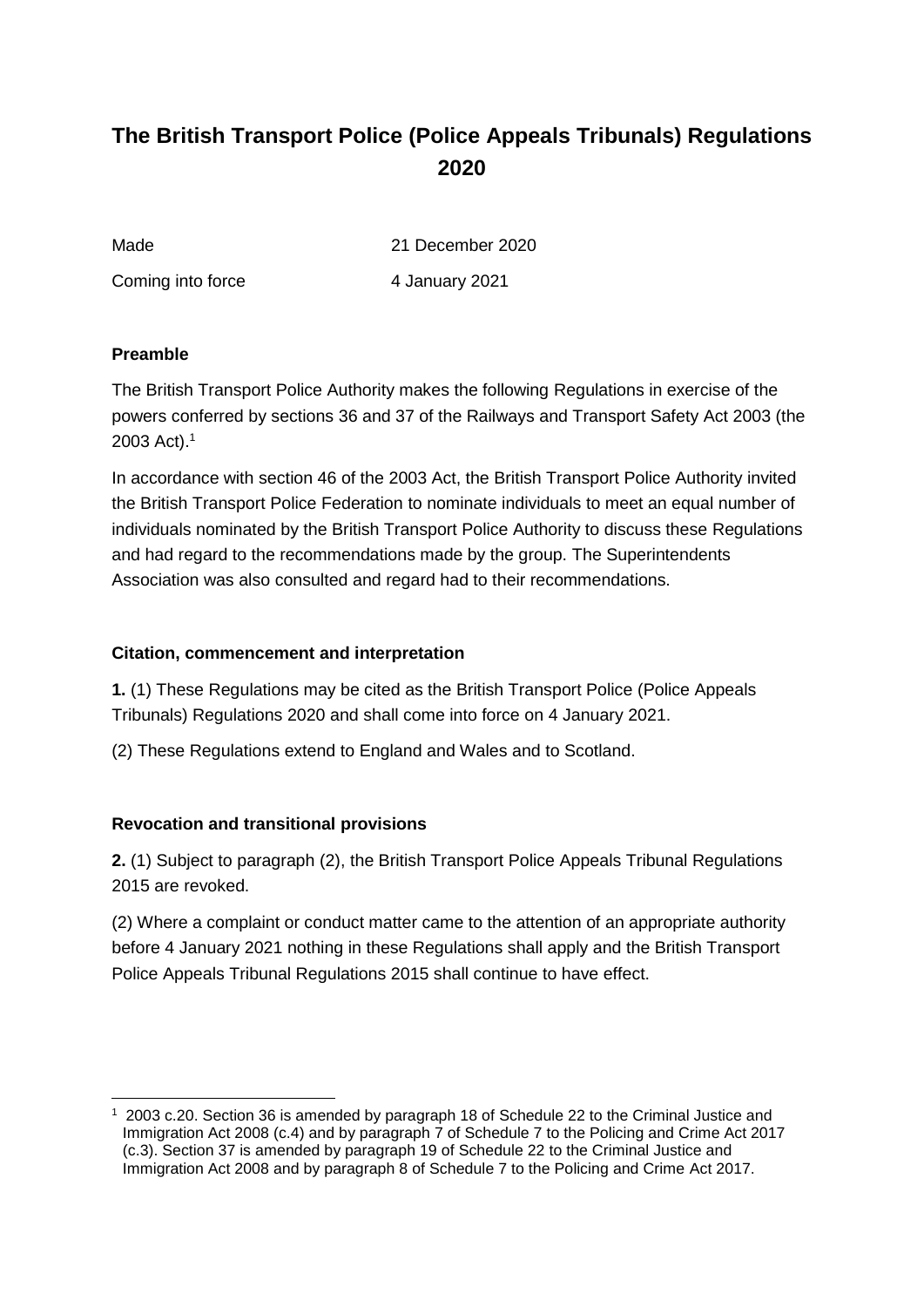## **Application of the Police Appeals Tribunals Rules 2020**

**3.** Subject to the provisions of these Regulations, the Police Appeals Tribunals Rules 2020<sup>2</sup> ("the 2020 Rules") shall apply to officers of the British Transport Police.

#### **Interpretation**

**4.** (1) Subject to paragraph (2) of this regulation, the interpretation of terms in these Regulations is the same as that set out in Rule 3 of the 2020 Rules and Schedule 6 to the Police Act 1996<sup>3</sup>.

(2) In these Regulations and in the 2020 Rules as applied by these Regulations-

"the 2003 Act" means the Railways and Transport Safety Act 2003;

"the chief constable" means the person appointed in accordance with section 21 of the 2003 Act;

"the chief officer of police" means-

- (i) in respect of the relevant police force, the chief constable; or
- (ii) in respect of any other police force, the chief officer of police of that force;

"the Conduct Regulations" means the British Transport Police (Conduct) Regulations 2020;

"the Performance Regulations" means the British Transport Police (Performance) Regulations 2020;

"relevant local policing body" means the body corporate known as the British Transport Police Authority as established and maintained in accordance with section 18 of the 2003 Act;

"relevant person" for the purposes of paragraphs 1 and 2 of Schedule 6 to the Police Act 1996 means the relevant local policing body

"relevant police force" means the British Transport Police as established and maintained in accordance with section 20 of the 2003 Act;

"the Police Complaints and Misconduct Regulations" means the British Transport Police (Complaints and Misconduct) Regulations 2020;

"officer of the police force" means a police officer appointed in accordance with sections 22, 23 and 24 of the 2003 Act.

# **Application to the British Transport Police**

**5.** (1) The following provisions of the 2020 Rules do not apply to the British Transport Police-

-

<sup>2</sup> SI 2020/1

<sup>3</sup> 1996, c.16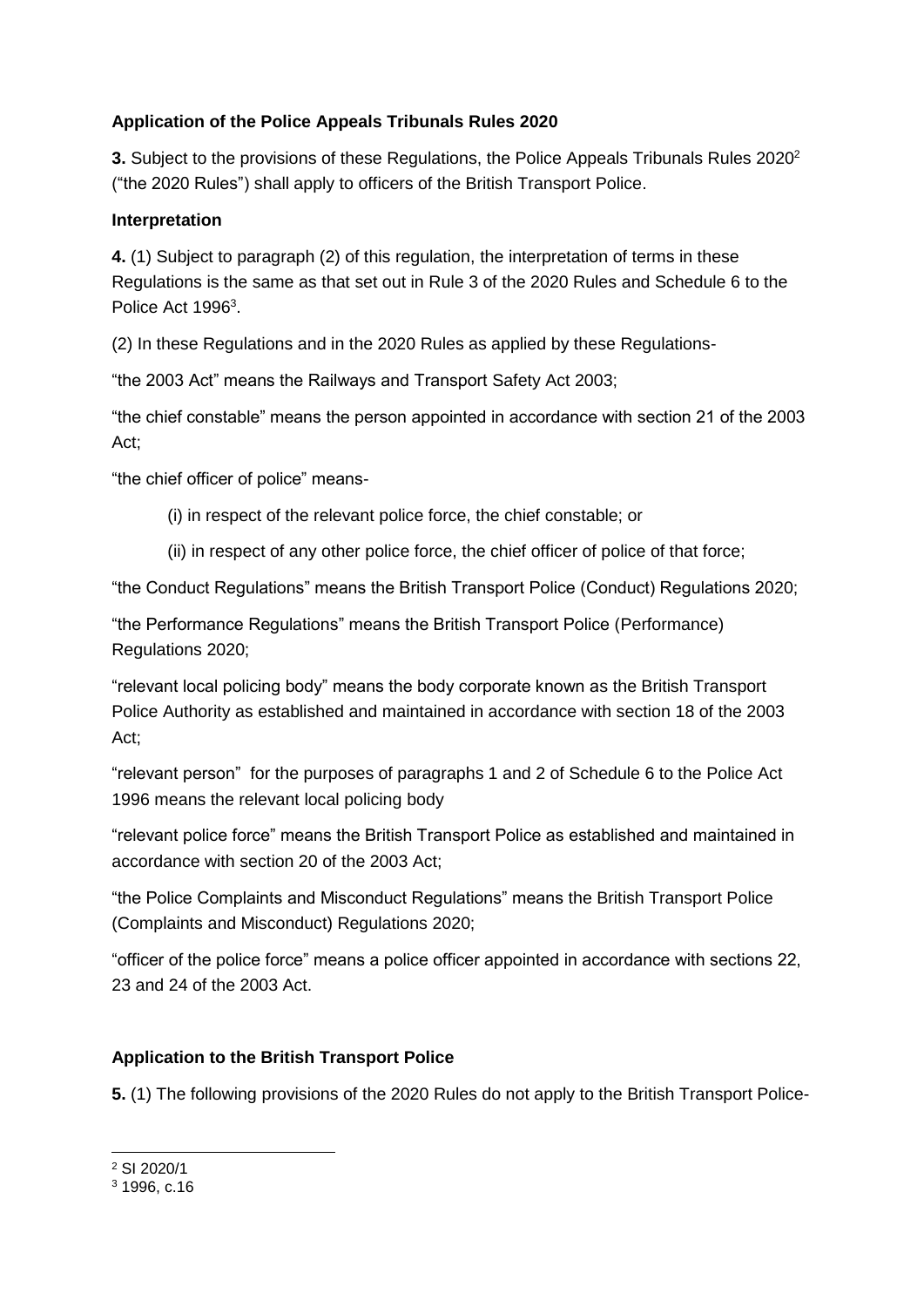(a) Rule 8(a) (The "relevant person" for the purposes of paragraphs 1 and 2 of Schedule 6 to the 1996 Act), and

(b) Rule 27 (Amendment to Police Barred List and Police Advisory List Regulations 2017).

(2) Where the appellant is a senior officer, the respondent shall be a person designated by the relevant local policing body.

## **Made by Order of the British Transport Police Authority**